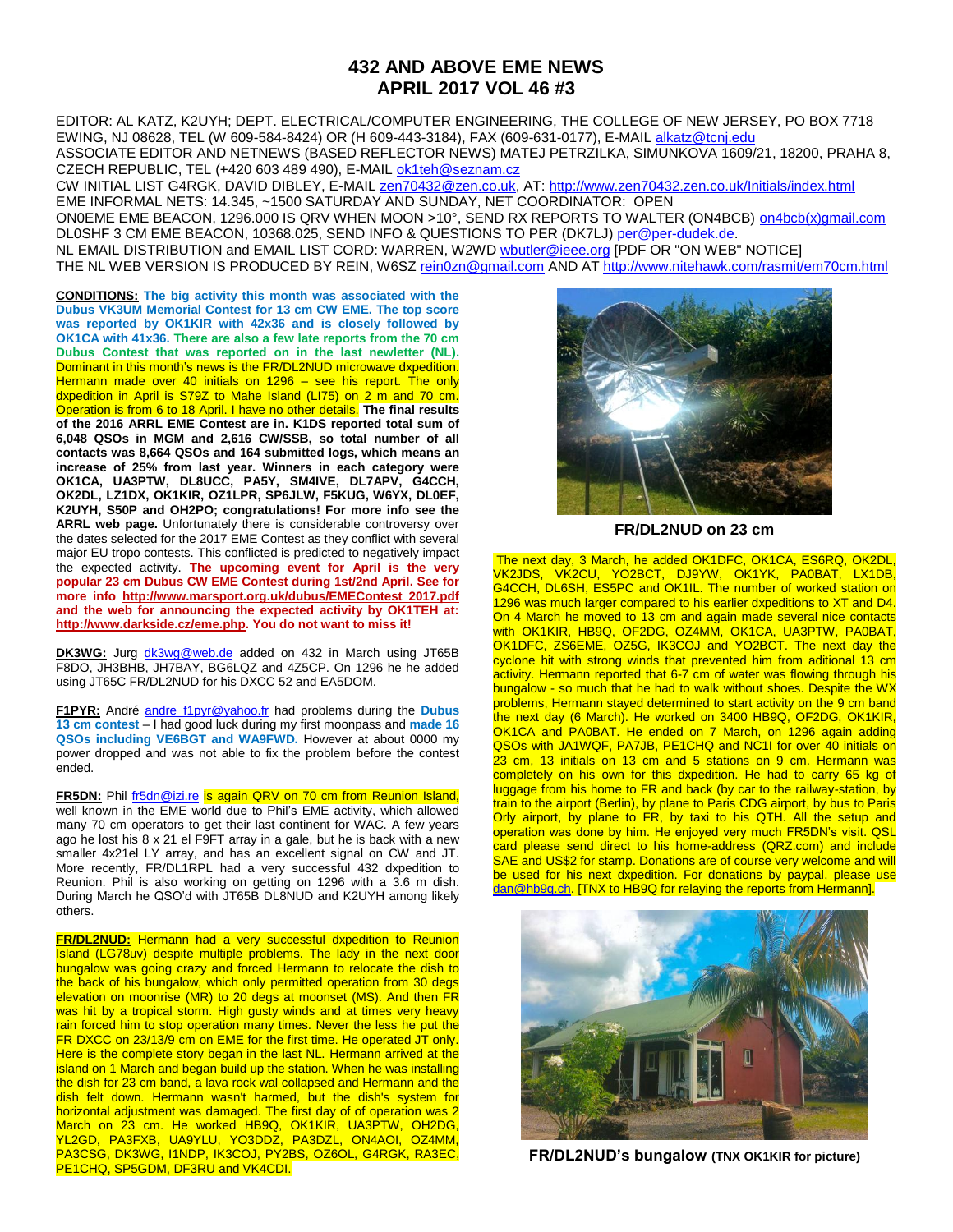**G3LTF:** Peter [g3ltf@btinternet.com](mailto:g3ltf@btinternet.com) writes on his Moon experience in March -- On 3 March, I was on 23 cm and worked using CW IZ1AEM, F6ETI and G4FUF to bring me to initial #435. I could just hear the FR dxpedition, but very much weaker than in E44. I had heard that Herman wasn't going to try CW on this trip. On 8 March, I was on 13 cm for some pre-contest activity and worked ZS6EME on CW and SSB, SP7DCS on CW, PY2BS on SSB and G4BAO on CW and SSB. John was using only a 1.9 m dish and is my smallest EME SSB station so far on any band. On 9 March, I completed with VE4MA/7 (M/O) for initial #68 on 6 cm. **During the 13 cm Dubus Contest** the WX was calm here until the last session, when the wind became quite strong. Thanks to IQ5QLO for hanging in when my dish kept blowing off the moon! On 11 March I worked on 2320 LZ1DX, ZS6EME, OZ4MM, OF2DG, PY2BS, UA3PTW, WA9FWD crossband (X), SP3XBO, SP6OPN, DF3RU, OK1KKD, OK1KIR, N4PZ (X), WA6PY (X), ES5PC, G4RGK, OK2ULQ, SM3BYA, OK1DFC, S59DCD, HB9BCD, OK1YK, G4CCH, ON5RR, OK1CA, IK3COJ, OH1LRY, IW2FZR, F1PYR, F5JWF and F5HRY, and on the 12 March K2UYH (X), VE6BGT (X) for initial #132, YO2BCT, PA3DZL and IK5QLO. CWNR were G4BAO, SP2HMR (many times) and heard were SP7DCS, K8ZR (X), VE6TA (X), IK2RTI and WD5AGO (X). I looked for JAs on 2400, but late in their window due to tree blockage at the low declination, but didn't hear any. I checked all three sub-bands on sunnoise and they were between 17 and 17.3 dB ( SF=70**). I ended up working 36x31.** After the contest, on 13 and 14 March I ran skeds with JA6XED cross-band to 2400, but although he peaked (569) with me, he could not find my signal. We will try again on the next moon cycle.

**G4BAO:** John [john@g4bao.com](mailto:john@g4bao.com) **reports on his Dubus contest 13 cm results** -- This weekend at all but "ungodly hours" - (I just can't function after 1 am local time even on weekends) I suffered from tree blockage resulting in around at peak about 4 dB of excess noise. I apologies to those I missed. I operated "search and pounce" on CW during my short windows of lower tree blockage, and worked OK1CA, ES5PC, HB9Q, G4CCH and OF2DG for **a total of 5x5**. I also had a pre contest QSO using JT65C QSO on Friday with OK1KIR. There were plenty of other signals visible, but just too weak for CW copy. A *getaway* was SP6OPN (549), who I called for about 15 minutes with just the "QRZ" as a reply. Considering the tree blockage and the high excess loss, I am happy with what my little system, 200 W to a 1.9 m dish, managed to pull in. I have plans to be QRV on 6 cm very soon, but just with QRP (20 W) to my small dish. So watch/listen carefully, if you want a new one on 6 cm.

**G4CCH:** Howard [howard@g4cch.com](mailto:howard@g4cch.com) sends news on **his Dubus contest 13 cm activity** – I spent most of the day of the contest swapping my system from 23 cm to 13 cm. I ran into a few problems including no 2304 RX at 2 am LT. It turned out to be a bad cable. The problem also affected 2301 RX, but I don't think I missed much from VK. I was never able to get 2424 going this time – but was reminded later that the JAs are now on 2400! I need to work on a better system to switch bands - I say this every year but there is just never enough time. In the log for this weekend are CW contacts with SP6OPN, UA3PTW, ES5PC, OF2DG, LZ1DX, DF3RU, IK3COJ, OK1DFC, OK1CA, HB9BCD, ON5RR, SM3BYA - best every copy from Gudmund on 2320, F5JWF, SP3XBO, G3LTF, IK2RTI for initial #112, OK2ULQ, F5HRY #113, S59DCD, PA3DZL, OZ4MM, OH1LRY, PY2BS, OK1KIR, OK1YK, K2UYH (XB), VE6BGT (XB) and WA6PY (XB), and during the last piece I added ZS6EME #114, new DXCC and WAC on 13 cm after several failed attempts, IK5QLO # 115, IW2FZR and G4BAO - **making a total score of 32x28** for the weekend. I also thought I had QSO'd OK1KK, but later learned the call was OK1KKD. My system is a 5.4 m dish, round septum feed (sub optimum for my f/d), 200 W at the feed and a G4DDK LNA. My reports indicated that stations were hearing me better than I hear my own echoes. So, it seems it is time to make a new feed.

G4RGK: Dave [zen70432@zen.co.uk](mailto:zen70432@zen.co.uk) sends his Feb/March report - It's not been a bad winter this year. No snow to speak of and very few cold spells. I was on for just a few hours **in the Dubus 432 CW Contest**; conditions were difficult with constantly rotating polarization in the 3 hours I was active. I worked on 11 Feb OF2DG (559/559), ES5PC (O/O), LZ1DX (O/559), G3LTF (559/559), OK1KIR (559/559), DF3RU (559/559) and DL6SH (569/569), and on 12 Feb SP7DCS (559/559), W5LUA (449/559), K2UYH (569/559) and VE6TA (449/449) for **a total of 11x11**. I was called by WA6PY with a good signal but lost him. I have been very inactive on 1296 this year, but did make it on for Hermann's FR/DL2NUD dxpedition and worked him quite easily on JT65C. I planned to get the 13 cm station going again. I reshaped the dish after the winter storms to try and improve the efficiency, which is very low on my stressed dish. I have a very limited window and can only operate for about 4 hours during

each Moon pass, so I rarely work NA on 13 cm. I completed QSOs **in the Dubus contest on 2320** with HB9Q (O/O), G3LTF (O/O), OF2DG (O/O), UA3PTW (559/449), OK1CA (559/559), ES5PC (O/O), OK1DFC (O/O), OZ4MM (O/O) and OK1KIR (559/559) **for a total of 9x7**. I called SP6OPN many, many times. He had a huge signal, but no response from them, so I guess they had an RX problem. I used on 70 cm 8 x 27 el yagis with 2x3CX800A7 PA and MGF1302 Cavity preamp with 0.4 dB NF. On 23 cm, I have a 4.6 m stressed dish, 250 W SSPA and DDK 0.25 dB NF preamp. On 13 cm, I use the same 4.6 m stressed dish, 80 W SSPA and DDK 0.45 dB NF preamp.

JA4BLC: Yoshiro's [ja4blc@web-sanin.co.jp](mailto:ja4blc@web-sanin.co.jp) Feb/March EME report follows -- I was sadly **not QRV for the 2400 Dubus contest** because of the failure of a FET in my 13 cm transverter. My activity since my last report was on 1296 and 5760. On 6 cm, on 7 Feb, I worked K2UYH on CW (O/O) for initial #43 after many trials. After, I worked JA6XED (559/539) and JF3HUC (569/559). On 3 March I worked JA6AHB (O/O) #44, JA8IAD (559/559) and JF3HUC (569/559). JA6AHB is using a 3 m TVRO dish and Kuhne 100 W SSPA. On 21 March, I worked JA6XED (559/559) after he finished covering his dish with finer mesh (2.5 mm). Hisao is now much stronger. On 1296 I worked on 1 March OH2DG (569/579), and on 4 March tried a test transmission with JA3SGR. I heard him (M) on every transmission, but he could not hear me. JA3SGR has a 2 m dish and a 450 W SSPA.

**K8ZR: Tony (ex WA8RJF)** [temanuele@ebulent.com](mailto:temanuele@ebulent.com) was QRV for both Moon passes **during the Dubus 13 cm contest** – My results were a bit disappointing compared to previous years, but it was fun to be on the Moon in any event. I worked OK1KIR, OK1CA and ES5PC **for a total of only 3.** It seems my new call has cost me a few dBs, hi! Heard in no particular order were SP6OPN, OK1DFC, F1PYR, WA9FWD, VE6TA, VE6BGT, K2UYH briefly, OH2DG, WA6PY and PY2BS. I called SP6OPN, WA9FWD, VE6TA and VE6BGT only to receive multiple QRZs. In the past I have used an FT100D reception of 2320 (at 160 MHz). This time I kluged together a down converter for use with an RF Space SDR IQ. I was encouraged when the Moon cleared the house as I started to see signals on the panadapter, but as the Moon continued to rise, I could see the noise floor rising. I thought the problem might be with the hardware. I put the FT100D back in line, but could tell the noise floor had risen considerably. Guess either WiFi or Sirius was the problem. I heard G3LTF once and only once after the noise floor rose – sorry Peter. WX permitting I should be QRV for the Dubus 23 cm weekend.

**N4PZ: Steve** [n4pz\(x\)live.com](mailto:n4pz(x)live.com) writes about **the 13 cm contest** – I spent a good part of the weekend trying to tame my preamp, which decided to oscillate. Despite my stability problems, I managed to work a few, but primarily big signals. I QSO'd SP6OPN, OK1CA, WA9FWD, OK1KIR and K5GW for **a score of only 5x5.** I am sending my preamp back to WD5AGO to see what he can do to calm it down. The Sun will be back north of the equator shortly. This enabling me to tweak the feed on the Sun. My polar mount works only at northern declination. They make it extremely easy to track the Moon, but they do have their weaknesses. I will be at the Swedish EME Conference and will be looking for a 300 W 13 cm SSPA. This spring I intend to do some work to make my 2.3 GHz system much better.

**N5BF:** Courtney [courtney.duncan\(x\)ieee.org](mailto:courtney.duncan(x)ieee.org) continues to improve his 1296 siganl -- I had the tower down last weekend to repair and upgrade my TX cable and to change the relay in front of my preamp from a ToTsu CX-520D to a much higher quality, lower loss, and higher isolation Relcom relay. This meant adding a 24 V switched line up to the new relay. I also re-wiring my switching control box to activate the relay on RX rather than TX. Unfortunately, I didn't the mod right the first time and blow out my G4DDK preamp! I knew immediately what had happened, but it took a couple of hours to reverse engineer to fix the problem. The tower is now back up with my "backup" DB6NT preamp inline. The NF of the DB6NT is not as good as the G4DDK, but the relay in front of it is so much better that overall performance on my first "apogee echoes" test was 2.5 dB better. I plan a Sun noise test this weekend. TX power to the feed is about the same, 300 W, but the water-in-coax and related mechanical problems should be solved. I replaced the connector on the end of a run of 7/8 inch Andrews Heliax using their special tool. This was an adventure but seems to have been quite successful. A new G4DDK preamp is on order and a re-build of the switching box, followed by careful testing, is planned. I plan to be on for the Dubus 23 cm event. My windows to EU starts about 1900 both days. I have noticed that I'm so far west that it's near the end of the EU pass when I have MR and many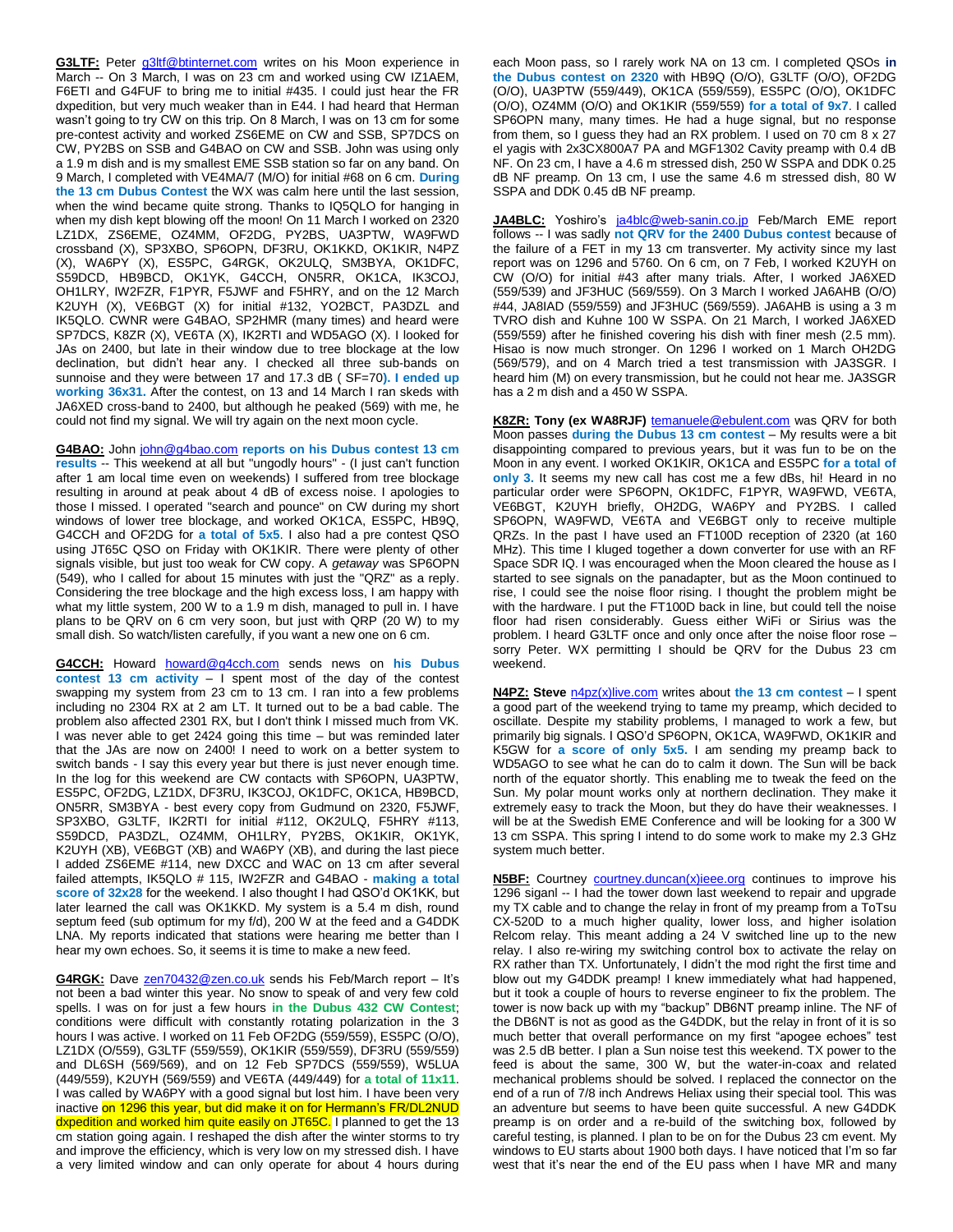stations go QRT before I can see them. I am making some schedules in advance and also plan some non-contest digital activity during the weekend. I'll also be available during my own westward window, particularly around 0400-0500 Saturday. I'm in DM04 and open for skeds.

**NC1I:** Frank [frank@NC1I.COM](mailto:frank@NC1I.COM) wrote in his report -- I am still not back on 432; all my March activity was on 1296. [I incorrectly reported last month that Frank was back in operation on 432]. It will take a couple of long days on the tower to get the 432 array back in service. Regarding the failure, the only conclusion I can come to, is that when we reinstalled the polarity prop-pitch on my tower, we failed to sock down the hardware. Hopefully the spline on the mast is OK. I can see some wear on the spline from rubbing on the dangling prop-pitch, but not as much as there is on the mating output gear of the prop-pitch. My goal is to have everything repaired for the end of April. I also expect to be back to full power by then. I've only been running about 650 W since getting back on 432 in Nov. On 1296, all QSOs were using JT65C with the exception of IZ1AEM on CW. We worked on 3 March at 1731 DK0SF (24DB/8DB) – Slawek was running 35 W, 1749 OE9GLV (16DB/O), 1916 IZ1AEM (559/559), 1938 ON4AOI (20DB/19DB), 1955 LA3EQ (19DB/12DB) and 2125 N5BF (14DB/9DB), on 4 March at 0027 K4EME (13DB/12DB), 1743 EA5DOM (28DB/20DB), 1812 HB9Q (2DB/4DB) and 2152 PA3FXB (12DB/5DB), on 5 March at 1723 II0IAAR/5 (18DB/O), 1737 EA3HMJ (16DB/11DB), 1828 SP5GDM (11DB/5DB) and 2256 LU1CGB  $(21DB/11DB)$ , on 7 March at 1918 FR/DL1NUD  $(O/O)$ , and on 11 March at 0300 N5BF (15DB/10DB). The highlight of the month was working Herman in FR! I managed to snag him on 1296 on the last day of his dxpedition. I snuck home from work for about a half-hour and was able to work him just before I had to leave to get back to the office. Signals were way down from his past operations. I was shooting through trees and 10minutes after our QSO, Hermann posted that his feedline and amp were full of water and that he was QRT - (I believe for the entire dxpedition). He peaked at (28DB). In past dxpeditions I have copied him anywhere from (18DB to 26DB). I believe I was his only NA QSO. I am planning on being active on CW for the 1296 Dubus EME contest. This will not be a major effort, but I will try and be on for at least a couple of hours each day. If the WX is good, we will be working on the 432 array so that will affect the amount of time spent in the contest. My priority will be to get the repairs to the 432 array completed. If we don't run into unexpected problems up on the tower, we may be able to complete those repairs in one day. W1QA and I are still considering a late spring dxpedition for 432 and/or 1296. Right now we are leaning towards NH. I need to focus on getting my 432 array repaired first, but once it is done, we will start trying to pull things together to activate another State.

**OK1CA:** Franta [strihavka@upcmail.cz](mailto:strihavka@upcmail.cz) writes on his **13 cm contest operation** -- I was QRV in the Dubus **EME** Contest for only 8 hours for the second Saturday/Sunday moonpass. The conditions were not good with wide spreading of the signals. **I ended with a total score of 41x35.** Initials were JA6AHB, ZS6EME, K8RZ and SP2HMR to bring me to initial #143. I was also QRV during the activity by DL2NUD from Reunion Island. I worked FR/DL2NUD on 3 March on 23 cm, on 4 March on 13 cm, and 9 March on 3,4 GHz. The QSO on 3,4 GHz gave me me WAC on 3,4 GHz! Very much thanks to Hermann for the good work..

**OK1DFC:** Zdenek [ok1dfc@seznam.cz](mailto:ok1dfc@seznam.cz) sent the following report about his recent activity including completing 13 cm WAC -- I was traveling a long time for QRL and return back just for the Reunion Island EME dxpedition. I tested my system, and all worked OK. But, on 2 March, we had a wind storm with gusts peaking to 95 km/h. I was not able operate my dish and decide wait until 3 March. The WX was then much friendly and I was able to work FR/DL2NUD (20DB/O) using JT65C for digital initial {#276} and DXCC 108<sup>\*</sup> on 23 cm. Later I QSO;d F6ETI (559/589) on CW, II0IAAR/5 (12DB/O) JT65C {#277}. On 13 cm I worked on 4 March FR/DL2NUD (20DB/O) on JT65C for digital initial {#30} and DXCC 47\*  $ZS6EME$  (559/549) CW for initiall #98, DXCC 48<sup>\*</sup> and WAC CW, PA0BAT (12dB/O) JT65C {#31}, ZS6EME (13DB/O) JT65C {#32}, PA7JB (15DB/O) JT65C {#33}, OK1CA (15DB/O) JT65C {#34}, G4BAO (22DB/O) JT65C, IK5QLO (24DB/O) JT65C {#35} and KD3UY (27DB/O) JT65C. In prep for the **Dubus contest**, I measured sunnoise again and found it was only 8 dB now. I checked all connections and did not find any fault. During my first contest moonpass, **I worked only 4 statio**ns and missed the US window. Signals were very week and I had problems copying stations. On Saturday I checked my feed, LNA relay and all the parts together. The N/F with the input relay and LNA was 0.45 dB; so no problem there. I then measured the SWR of the feed, -10 dB; so not so

OK. I found inside the N connector a small metal part, very tiny, like human hair, but connecting the inner contact with ground.



**OK1DFC's feed with SSPA for 13 cm EME**

After cleaning with propyl alcohol, I measured again the SWR and it was -30 dB. I reassembled and install feed horn back in the dish. Measured sunnoise was then 17.8 dB. I was ready to follow up in the second moonpass. I worked many stations and all the activity brought me some initials on 13 cm CW. Out of the contest, I worked on JT JA6AHB. QSO'd during the contest on 2320, on 11 March were SP6OPN (559/569), ES5PC (579/569), UA3PTW (559/579), HB9Q (559/549), OK1CA (579/579), G4CCH (569/569), OF2DG (569/569), G3LTF (569/569), ON5RR (559/559) #99, OK2ULQ (559/569), OK1KKD (559/559), DF3RU (559/579), LZ1DX (559/559), IK3COJ (559/569), HB9BCD (539/559) #100, PY2BS (569/569), SP3XBO (559/559), G4RGK (O/O) #101, F5HRY (559/449) #102 and IK2RTI (579/579), and on 12 March OZ4MM (579/579), OK1KIR (579/569), OK1YK (539/559) #103, JA6AHB (20DB/O) on JT65C {#37} – not contest QSO, PA3DZL (559/559), LX1DB (579/559), S59DCD (559/559) and SM3BYA (559/549) **for a total of 27x23.**



**OK1DFC dish with 13 cm feed in place**

**OK1IL:** Ivan *[ivaknn@gmail.com](mailto:ivaknn@gmail.com)* fills us in on his recent EME activity -- I wasn't QRV on 23 cm during Jan and Feb because of continuous frost. After the WX improved in March, I found that my sunnoise had degraded. I checked after an initial CW QSO with SM2CEW. It took a longer time rhan expected to copy both callsigns. Peter also had frozen rotors for several months and wasn´t QRV earlier in the year. He was also not anxious to run his PA to full power. I spent several days trying to find the reasons for my low sunnoise. I didn´t find anything wrong. In the end, I discovered that Murphy was active again. I had without knowing activated my AGC. Upon correction, my sunnoise immediately jumped up to the nearly theoretical value corresponding to the SFI. My big signal with 800 W PA behind the dish is not well matched to my RX capabilities with 3 m dish and most stations running lower power. I plan to distribute points in the coming Dubus 23 cm contest, but with decreased TX power, to better balance my TX/RX capabilities.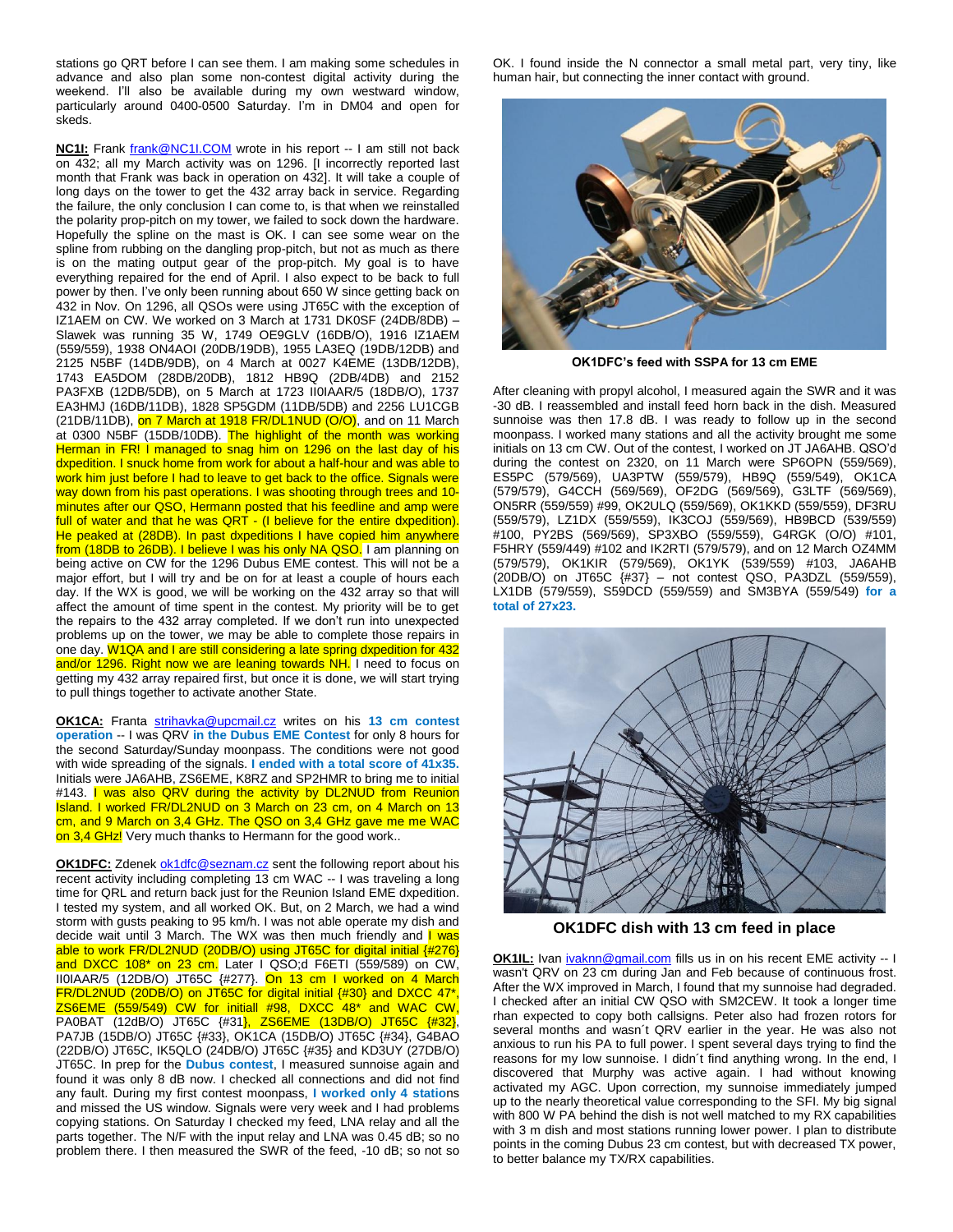

**OK1IL's 3m EME mesh dish from RFhamdesign**

**OK1KIR:** Vlada (OK1DAK) [vlada.masek@volny.cz](mailto:vlada.masek@volny.cz) reports on his club's [\(www.ok1kir.cz\)](http://www.ok1kir.cz/) activity in March – In addition to QSOs report in the last NL, we worked on 3400, on 6 March at 1246 FR/DL2NUD (24DB/26DB) for digital initial {#24} and first FR-OK QSO, completing QSOs with Hermann on all three bands. **In the 13 cm part of CW DUBUS EME Contest** we made on Saturday, 11 March at 0001 OZ4MM (569/569), 0008 WA9FWD (559/569), 0025 SP6OPN (569/569), 0029 PY2BS (569/569), 0038 SM3BYA (559/579), 0047 OK1KKD (559/569), 0110 K8ZR (O/O) #154, 0121 VE4MA/K7 (O/O) for initial #155, 0134 N4PZ (569/579), 0140 ES5PC (579/579), 0146 OF2DG (579/589), 0151 G3LTF (579/579), 0158 LZ1DX (569/579), 0206 DF3RU (569/579), 0209 UA3PTW (579/589), 0244 WA6PY (569/579), 0304 VE6BGT (569/579) and 0326 F1PYR (569/569) before MS. Unfortunately later on Saturday at MR our TX power had dropped by about 10 dB. Searching for the cause took almost 7 hours. We finally discovered a bad contact in a TX mixer diode. We missed a JT sked with VA3ELE. After the repair, we experienced a "pile up" and made 7 QSOs in 40 minutes. We QSO'd at 2308 F5HRY (559/549) #156, 2313 OH1RLY (559/559), 2320 ZS6EME (579/559), 2325 IW2FZR (569/559), 2334 SP2HMR (549/559) #157, 2341 OK2ULQ (559/589) and 2349 SP3XBO (559/569). On Sunday 12 Oct we added at 0005 OK1YK (O/569), 0018 OK1CA (579/579), 0025 OK1DFC (569/579), 0050 G4CCH (589/589), 0059 S59DCD (559/579), 0124 K2UYH (559/559), 0247 WD5AGO (559/559), 0303 N4PZ (559/569) DUP, 0328 VE6TA (579/589), 1827 JA6AHB (559/589) #158 on 2400.1 (RX/TX), 1852 YO2BCT (569/579), 1957 PA3DZL (569/569), 2002 IK3COJ (569/569), 2012 G4RGK (559/559), 2020 F5JWF (569/599), 2028 HB9BCD (569/579), 2105 IK5QLO (O/O) and 2123 LX1DB (589/589) - QRT at 2135 to catch the last city train - Hi. **Our total score was 42x36.** Potentially there appeared at least 49 stations according to reports on Moon-net. Unfortunately some only appeared to make a new initial. Off of the contest using JT65C we worked on 10 March at 2309 G4BAO (22DB/14DB) and on 12 March at 1818 JA6AHB (15DB/12DB) {#47} on 2400.1 (RX/TX) for our 1st JA with JT on 13 cm.

**OK1TEH:** Matej [ok1teh@seznam](mailto:ok1teh(x)seznam) writes that I'm currently not as active as I would like – I have less time because of QRL. I am trying to gather info on active stations in Japan on 432 for possible skeds with my small station. JH1KRC told me the currently the only "*big gun"* active on 432 is JA6AHB, but JJ1NJL should be back before end of the year and it's still possible to try 70 cm EME with JE1TNL. [Also JS3CTQ]. A few more stations are going to try 70 cm EME but only with 50 W due to JA's license class, so they are reachable just by big guns stations such as DL7APV, UA3PTW or OK1DFC. Anyway if you have 4 x 15 el yagis and 400 W or similar, don't be shy to ask me for a JT65 EME sked. I'm available for CW with BIG Guns too.

**OK1YK:** Mira [ok1yk@VOLNY.cz](mailto:ok1yk@VOLNY.cz) posts at [http://ok1yk.blogspot.com](http://ok1yk.blogspot.com/) info about his recent activity -- The FR dxpedition "heated" up 23 and 13 cm after the long cold winter. I decided to see how my EME equipment survived the winter. Hermann announced his activity for Thursday and Friday on 23 cm, so I decided to try Friday. On Thursday I checked my LNA and septum feed and everything worked well. On Friday, after lunch, I tuned 1296.100 and Hermann was there! I did not have to wait too long write the QSO in my log. Signal were not booming with my 4,5 m dish, but the QSO was basically a piece of cake. I add 4 more QSOs and 2 initials before I went QRT. On Saturday, I moved to 13 cm. I wasn't sure a QSO was possible as I had some problems with LNA. There was plenty of activity on HB9Q, but there were only very few stations on the moon. Unluckily Hermann had problems with the weather, so no QSOs were completed. I was happy that local interference was gone, so my RX is 100% again. Finally I worked 4 QSOs and 3 initials using JT65C with PY2BS (16DB) and OK1CA (12DB). I am currently active with my 4.5 m dish on 70, 23 and 13 cm. [Translation by OK1TEH - TNX].



**OK1YK 4.5 m dish & 13 cm feed [source ok1yk.blogspot.com]**

**OK2ULQ:** Peter [ok2ulq@seznam.cz](mailto:ok2ulq@seznam.cz) reported on his blog http://ok2ulq. blogspot.com -- I have a new 13 cm transverter with G4 module from DB6NT that I wanted to evaluate **during the 13 cm Dubus EME Contest**. I was QRV during second window from Saturday to Sunday and **I had 14 CW QSOs** in the contest and a JT65C QSO with OK1YK. I'm happy to report that I worked 4 OK1 stations. Unfortunately I haven't heard anybody from JA, maybe it's because of my LNA. I haven't tested if it's working in the JA subband. In US subband, I had QSO only with K2UYH as nobody else was heard. A highlight was a QSO with PY2BS. I did not make so many QSOs but I'm happy anyway! I'm looking forward to finishing my 13 cm PA. [Translation by OK1TEH - TNX].

**OZ4MM:** Stig [gsvestergaard@gmail.com](mailto:gsvestergaard@gmail.com) has a new email address [PSE note] and **reports on the Dubus 13 cm EME contest** -- Prior the contest, I worked using JT65C FR/DL2NUD for a digital initial {#} and DXCC, ZS6EME {#} and OK1YK {#}. DF3RU is testing my 13 cm transverter after rebuilding it. Its quite old from SK OZ9CR and consists of 35 year old SSB Electronic modules. I has rebuild it several times, trying to keep the modules running, despite heavy oscillator drift from the 3 different old oscillators. Now I am thinking of adding a preprogrammed PLL-VCO with 4 outputs to satisfy the need for 4 EME activity frequencies, and still keep the RX and TX modules running. Another solution is a new DB6NT 4 band 13 cm transverter. During the Dubus 13 cm contest the transverter worked fine. I QSO'd OK1KIR, SP6OPN, OF2DG, WA9FWD, LZ1DX, G3LTF, ES5PC, UA3PTW, PY2BS, F5HRY, SP2HMR for an initial (#), IW2FZR, S59DCD, OK2ULQ, OH1LRY, G4CCH, G4RGK, S59DCD DUP, OK1YK, OK1CA, OK1DFC, HB9BCD (#), SP3XBO, YO2BCT, OK1KKD and SM3BYA **for a score of 26x21,** all worked on CW. I heard HB9Q and PA3DZL. During daytime, I had family commitments that limited my activity time to less than I had planned.

PA0SSB: Jan [janottens\(x\)zeelandnet.nl](mailto:janottens(x)zeelandnet.nl) EME pioneer writes to lets us know that his dish is stil there -- I may be QRV again this summer. I will do some tests to see if it still works. My best wishes to the EME community. [Can we get Jan to speak at EME2018?]

**PA3DZL:** Jac [pa3dzl\(x\)ziggo.nl](mailto:pa3dzl(x)ziggo.nl) reports on **the 13 cm Dubus Contest** -- Prior to the contest I worked on 13 cm on 8 March F1PYR (559/559) and 10 March LZ1DX (559/559). I was QRV for some hours during the contest and **scored 19x16**. There were many strong signals and had a great time. QSO'd on Saturday were ES5PC (569/579), IK3COJ (559/559), UA3PTW (579/559), SP6OPN (579/579), PY2BS (569/569), G4CCH (579/569), LZ1DX (579/559), SP3XBO (559/559) and IW2FZR (559/559). I also heard OZ4MM. During my CQs I was called by 2 stations but I never copied their callsign; their signals were very weak! I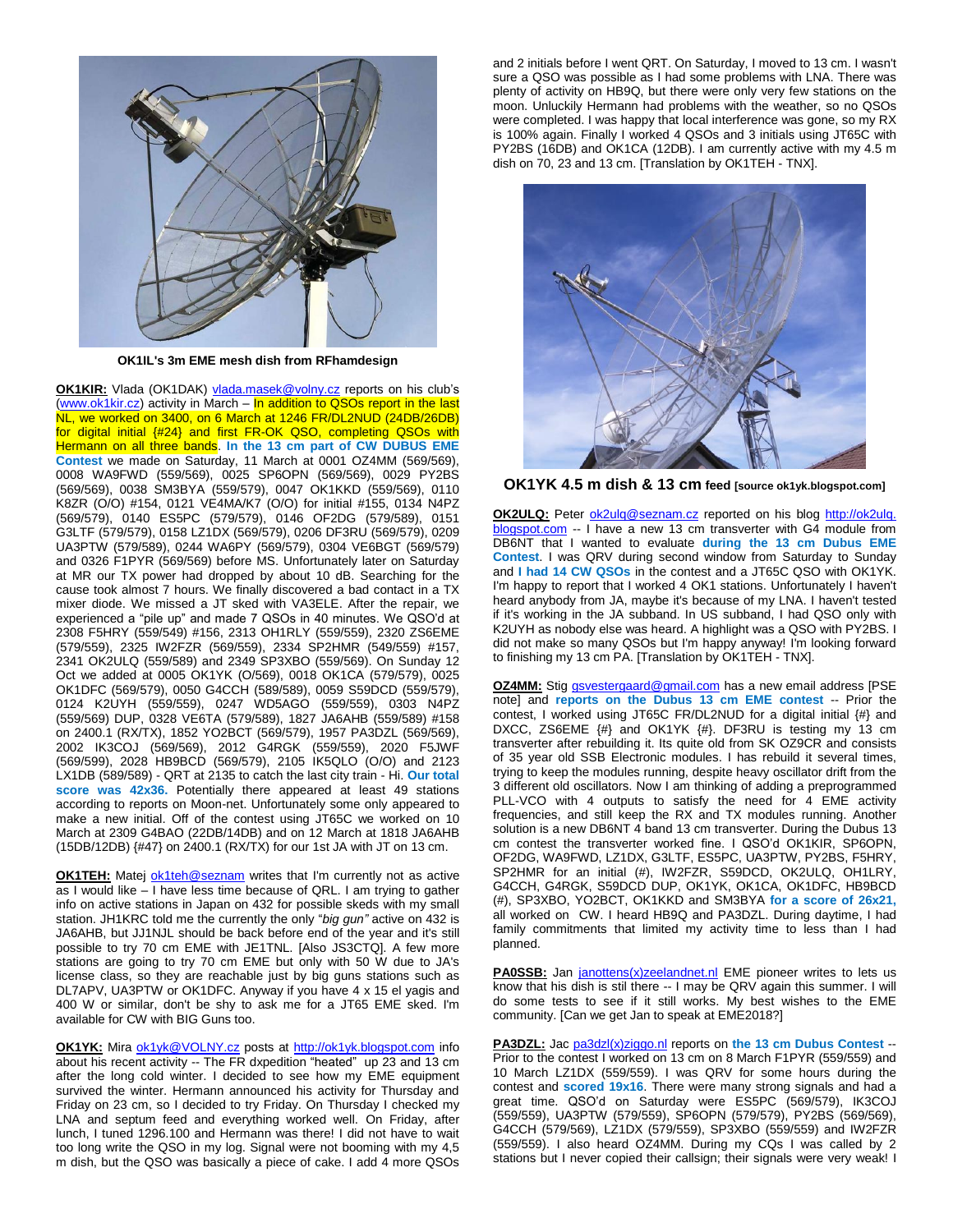added on Sunday OK1CA (569/569), OK1KIR (569/569), OK1KKD (559/559), G3LTF (579/569), OF2DG (579/579), S59DCD (579/559), F5JWF (579/569), LX1DB (579/579), ZS6EME (549/559) and OK1DFC (559/559). On Sunday, I listened on 2400 during the last 45 min of the JA window, but no signals were heard. I could not be QRV during the NA window. My 13 cm Rig is a 3.7 m Solid Andrew dish of f/d 0.34, VE4MA feed, G4DDK preamp and 6 x MRF21120 water cooled SSPA. I can TX on 2320 only; I can RX on 2301/2304/2320/2400.

**PY2BS:** Bruce [py2bs@me.com](mailto:py2bs(x)me.com) was **QRV for the Dubus 13 cm CW contest** – I did not use HB9Q's logger and made all QSOs fully on random. I worked 20x18 and one initial. On Saturday, I QSO'd OK1KIR, G3LTF, SP6OPN, DF3RU, ES5PC, WA9FWD, WA6PY, VE6BGT for an initial (#), OF2DG, HB9Q, UA3PTW, OK1DFC, OZ4MM, PA3DZL, S59DCD, LZ1DX, OK1CA, OK2ULQ, G4CCH and K2UYH. I called ZS6EME several times, but the best I could do was a QRZ. Alex later explained he had strong interference from a nearby transmitter. I heard IW2FZR in QSO with PA3DZL, but could not find Dario afterwards. I also heard a station in QSO with N4PZ, but could not copy Steve. I made no QSOs on Sunday. Most of the EU stations were gone by MR here, and the contest has ended before MR in NA.

SP2HMR: Marcel [m@e.pl](mailto:m@e.pl) wrote at [http://mikrofale.net](http://mikrofale.net/archiwum.html) -- After the EME SSB Funtest Contest I was looking for new challenges. 13 cm EME with my 3 m dish was my solution; and the Dubus 2.3 GHz CW Contest seemed the place to make my début and first contacts. A year ago, I was only listening using a DJ6EP's transverter and 0.6 dB NF – 19 dB gain LNA made by OK1CA. The number of stations I heard pushed me to action. I had been preparing for the contest since Jan. I constructed a new SP9WY's transverter, and prepared the feed, preamps and PA for test. A week before the contest all the components were ready. On Thursday after work, I decided to spend the night getting the 13 cm in place on my dish. The work lasted until late. I worked under halogen lighting. By Friday around 0900 all was tested and ready for the contest. My first QSO was at 0130 with UA3PTW, followed by ES5PC, SP6OPN, HB9Q, OZ4MM, OK1KIR and OK1CA. During the competition, I copied my echoes three times! The power output from my PA did not exceed 90 W. I used an external signal generator for 2304 operation, with my main rig at 2320, for some added excitement! It was great fun. Starting up on 13 cm EME would not have been possible without the great help of SP6GWN, SP9AF and DF1SR – TNX! [Translation by OK1TEH - TNX].



**SP2HMR's new 13 cm feed & PA used for Dubus Contest [from mikrofale.net]**

SP6OPN: Andrzej (SP6JLW) [sp6jlw@wp.pl](mailto:sp6jlw@wp.pl) reports his group was active in the **Dubus 13 cm Contest** at [http://emejo80jk.cba.pl](http://emejo80jk.cba.pl/) -- We took part as SP6OPN with our 6.5 m dish and QRO. **We scored 39x32**, making contacts with OZ4MM, OK1DFC, OK1KIR, OK1KKD, OK1CA, OK2ULQ, OK1YK, ES5PC, ZS6EME, SP3XBO, SP2HMR, PY2BS, LZ1DX, UA3PTW, OF2DG, OH1LRY, WA9FWD, WA6PY, K2UYH, N4PZ, VE6BGT, VE6TA, F1PYR, F5JWF, G3LTF, G4CCH, IK3COJ, IW2FZR, IK2RTI, HB9Q, HB9BCD, YO2BCT, DF3RU, SM3BYA, ON5RR, S59DCD, LX1DB and PA3DZL. Thank to all for the great contacts.

**SP7DCS:** Chris [sp7dcs@wp.pl](mailto:sp7dcs@wp.pl) writes that during **13 cm EME Contes**t he was QRV for only 20 minutes – **I completed 2 CW QSOs** with

ES5PC and UA3PTW with good reports. Then sadly I lost my SSPA and was out of business. I hope to see you during the 23 cm contest.

**UA3PTW:** Dmitry [ua3ptw@inbox.ru](mailto:ua3ptw@inbox.ru) reports QSOs in March on 432 using JT65B with CT1XC and 4Z5CP, on 1296 using JT65C with FR/DL2NUD, and on 2320 using JT65C with FR/DL2NUD. [TNX DK3WG for forwarding this report].

**UR3EE:** Arthur [ur3ee@i.ua](mailto:ur3ee@i.ua) is relatively new on 432 EME. In March he QSO'd using JT65B with YL2GD, UX4IJ, DD0NM, W7MEM, N7NW, FR5DN and I5CTE. [TNX DK3WG for forwarding this report].

**VE3KRP:** Fast Eddie [eddie@tbaytel.net](mailto:eddie@tbaytel.net) sent following report -- I finally dusted off the snow and ice on the dish and fired up the 1296 system to see if anything had malfunctioned over the strange winter weather we have had here in EN58. All seemed to do what it was supposed to and I managed to work DF2VJ on JT65C for a digital initial  $\frac{1}{4}$ JT} and get a nice welcome back from Jan PA3FXB also on JT65C. I plan to be on more and pick up the new ones that have shown up in my absence. As time permits, I hope to get something going on 2304 this year.

**VE4MA/W7:** Barry [ve4ma@shaw.ca](mailto:ve4ma@shaw.ca) wrote following report for the **13 cm Dubus contest** -- I started operating with the Moon only at 5 degs; just over a mountain and in between buildings, but signals were there! However, Murphy stopped in for a visit, and something intermittent in my PA input SMA connector caused my output to drop to only ~70 W. **I did make 2 QSOs** with OK1KIR (559/0) and ES5PC (559/0). I called SP6OPN (569) but only QRZs, also heard VE6BGT (559), OK1CS (449) and N4PZ (339). I did not see any 2320 signals, but later put on a test signal to find my frequency calibration was off by 1 MHz – oops! I used my 1.5 m offset dish and 150 W.

**VE6BGT:** Skip [macaulay.skip@gmail.com](mailto:macaulay.skip@gmail.com) almost missed the **13 cm Dubus contest** -- A few days leading up to the weekend, I was testing and making a few contacts when one of the RF boards in my water cooled Spectrian Amp failed. I noticed that the output was about 50 or 60 W less than the normal 300 W. After looking into the situation, I found one of the three amplifier boards had a big burnt hole in the board itself. I went looking on line for the the fellow who sold all these Spectrain amps and parts and was surprised to see that his listing now had nothing to sell. So I managed to swap the bad board with one of the boards in a driver chassis I had built. This fixed the main PA circuit. I cleaned and cut away all the burnt parts from the bad board, and it still had plenty of drive to use as a predriver in the driver chassis. So I was back in action and made a few contacts during the contest weekend. Contacted were SP6OPN, WA9FYD, WA6PY, F1PYR, OK1KIR, OF2DG, PY2BS, ES5PC, G3LTF (XB), K2UYH, G4CCH (XB), WD5AGO on both CW and SSB and VE6TA. So it turned into a good fun weekend.

**W7MEM:** Mark [w7mem@juno.com](mailto:w7mem@juno.com) is looking for 222 EME skeds using JT65B. He has 4 x 7 wl yagis on 222 that can tilt. He can try with horizon only stations.

**WA6PY:** Paul [pchominski@maxlinear.com](mailto:pchominski@maxlinear.com) sent his report for 432 in Feb and 2300 in March – **I was QRV for the 70 cm Dubus Contest** on 11/12 Feb and QSO'd G3LTF, K2UYH, OK1CA, UA3PTW, VE6TA and W5LUA; and heard N8CQ. **I ended with a score of 6x6.** On Sunday, I experienced fast polarization shifts. Most of the time I am hearing good echoes and I should be able to QSO any good 4 yagi station. On 11/12 March I was **QRV for the 13 cm Dubus Contest**, and QSO'd ES5PC, G3LTF, G4CCH, LZ1DX, OF2DG, OK1CA, OK1KIR, PY2BS, SP6OPN, VE6BGT, VE6TA and WA9FWD; and heard N4PZ. **I ended with a score of 12x12.** During the first JA window, I didn't find any stations. I called CQ for 1.5 hours and gave up. On Sunday, I experienced bad libration. At the beginning of my window at 0225, I was called by someone, but at that time I had still had 30% dish blocked and signals were too weak to copy. I plan to be QRV in the next 1296 part of the contest, but probably only during the first day.

K2UYH: I [alkatz@tcnj.edu](mailto:alkatz@tcnj.edu) did not have a great month. No matter how hard I tried. I could not make it with FR/DL2NUD on any band. I was on for Hermann's moonset every day except the last day when I had to be away on business and it was not clear which band he would be on. Our windows just missed. **The Dubus 13 cm contest** was a great frustration. Just be for the start of the contest the mother board of my main station computer died. No tracking, CW, control, etc. After several hours of frantic effort, I had a back up computer in operation (only one monitor). By then the EU window was effectively over, but worse my echoes and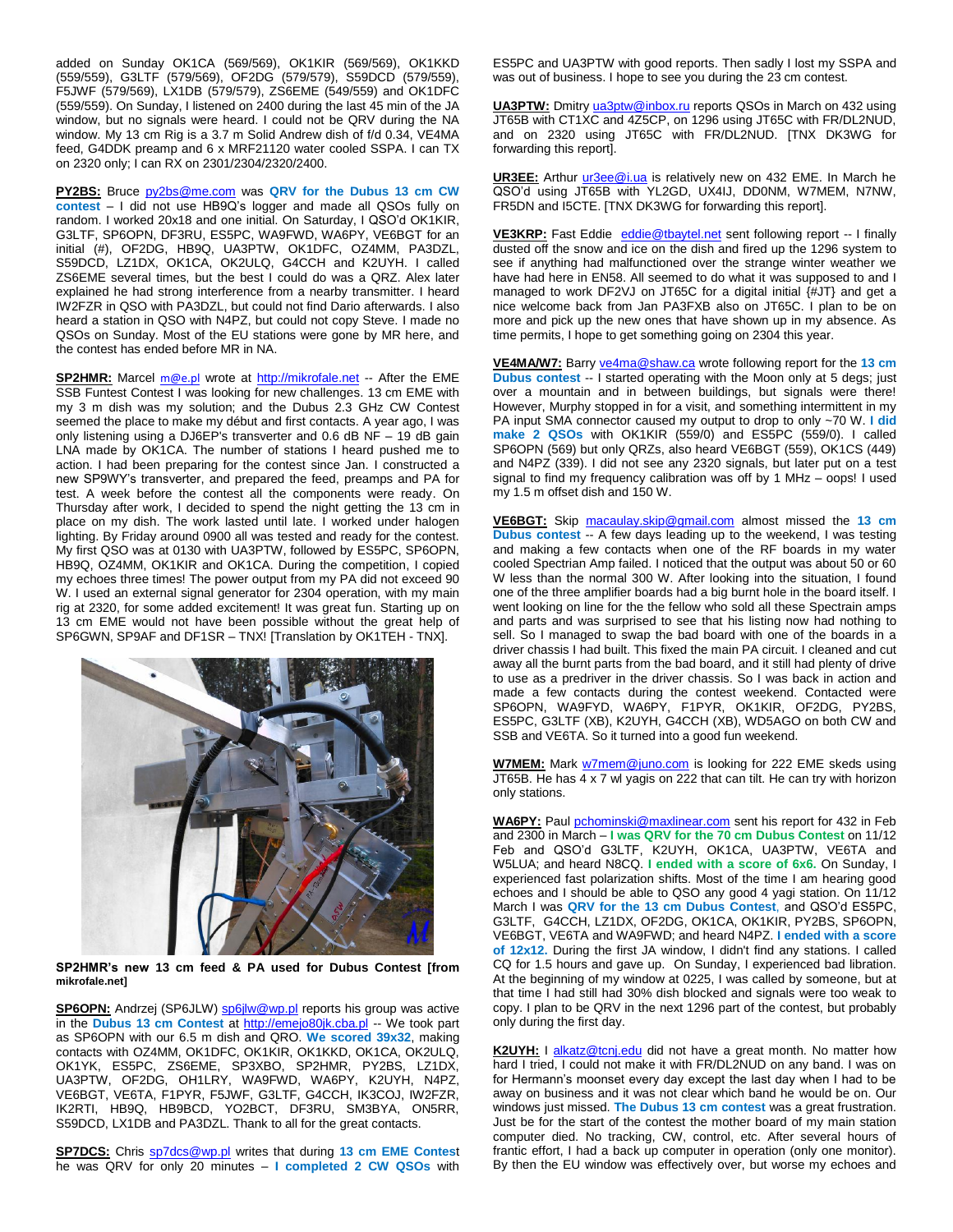moonnoise were terrible. We gave up for the night. The next day I found that my calibration was off by almost 2 degs. I started on 12 March with the Moon still in the trees and QSO'd at 0125 OK1KIR (559/559), 0133 OK1CA, 0140 SP6OPN (589/579), 0146 WA9FWD (569/569), 0201 G3LTF (579/579) XB, 0208 ES5PC (589/579), 0223 SP2MHR (O/559), 0234 VE6BGT (569/559), 0246 G4CCH (559/569) XB, 0252 PY2BS (559/569), 0301 LX1DB (559/579), 0307 OK2ULQ (559/559) and 0511 VE6TA (569/579) **for a total of 13x12.** NE2U joined me about the time the Moon started to clear the trees. As the Moon rose, signals improved, but after around 0300 the noise became bad again. It was so bad that we gave up again. I am not sure if the problem was due to WiFi or the Sirius satellite. I checked the Moon again at 0500 and found the noise was gone. I worked Grant at this time, but no one else was around. I started up again at 0830 and listened on both 2304 and 2400 until almost moonset, but never identified another station. My only other QSO was on 4 March on 432 at 1814 FR5DN (20DB/25DB) using JT65B. I plan to be QRV for the 23 cm Dubus contest.

**TECHNICAL ISSUES**: **70 cm LNA** by K4EME is now doing some tests about inserting a pin diode on the input for extra protection. OK1TEH send his notes regarding the K4EME LNA's input robustness to static as K4EME's LNA is similar to ATF LNA from OZ1PIF. Matej suggested checking out article at http://www.ok2kkw.com/00003016/lna\_oz1pif/lna oz1pif\_en.htm where is published info about a 70 cm HB ATF LNA made by OK1VPZ and used by him for 70 cm EME for last 5 years with single yagi EME. Another interesting article related to this topic is at [http:](http://www.ok2kkw.com/00003016/lna/lna_ochrana_en.htm) [//www.ok2kkw.com/00003016/lna/lna\\_ochrana\\_en.htm.](http://www.ok2kkw.com/00003016/lna/lna_ochrana_en.htm) More articles written by OK1VPZ can be seen at [http://www.ok2kkw.com/qro\\_en.htm.](http://www.ok2kkw.com/qro_en.htm) **Encoder**: An interesting and cheap Rotary Angle Encoder and Remote Display, with a 6 mm diameter shaft can be found at [http://www.machine](http://www.machine-dro.co.uk/rotary-angle-encoder-and-remote-display-with-a-6mm-diameter%20-%20shaft.html)[dro.co.uk/rotary-angle-encoder-and-remote-display-with-a-6mm-diameter](http://www.machine-dro.co.uk/rotary-angle-encoder-and-remote-display-with-a-6mm-diameter%20-%20shaft.html)  [shaft.html](http://www.machine-dro.co.uk/rotary-angle-encoder-and-remote-display-with-a-6mm-diameter%20-%20shaft.html) and [http://www.machine-dro.co.uk/angle-tilt-sensor](http://www.machine-dro.co.uk/angle-tilt-sensor-inclinometer-with-remote-display-pendulum-type.html)[inclinometer-with-remote-display-pendulum-type.html.](http://www.machine-dro.co.uk/angle-tilt-sensor-inclinometer-with-remote-display-pendulum-type.html) **How to make a cheap 23 cm SSPA?** Get some inspiration at: [http://www.df9ic.de/doc/doc\\_](http://www.df9ic.de/doc/doc_%20chrono.htm) [chrono.htm,](http://www.df9ic.de/doc/doc_%20chrono.htm) [http://www.df9ic.de/doc/2015/mmrt\\_2015/mmrt\\_2015\\_1296MHz\\_PAs.pdf](http://www.df9ic.de/doc/2015/mmrt_2015/mmrt_2015_1296MHz_PAs.pdf) [http://www.df9ic.de/doc/2015/weinheim\\_2015/weinheim\\_2015\\_1296MHz\\_PAs.pdf](http://www.df9ic.de/doc/2015/weinheim_2015/weinheim_2015_1296MHz_PAs.pdf) [http://www.df9ic.de/doc/2015/weinheim\\_2015/weinheim\\_2015\\_ppt\\_1296MHz\\_PAs.pdf](http://www.df9ic.de/doc/2015/weinheim_2015/weinheim_2015_ppt_1296MHz_PAs.pdf) [http://www.df9ic.de/doc/2015/cj\\_2015/MRFE6S9160\\_PCB.zip](http://www.df9ic.de/doc/2015/cj_2015/MRFE6S9160_PCB.zip) and [http://www.ik3ghy.it/23cm\\_pa\\_1kw.html.](http://www.ik3ghy.it/23cm_pa_1kw.html)

**RADIO ASTRONOMY SECTION: The first pictures of Sagittarius A\* on 220 GHz:** OK1TEH forwards info regarding to an interesting radio astronomy project using Event Horizon Telescope (VLBI - Very Long Baseline Interferometer) working close to 230 GHz for taking first ever picture of our Milky way's super massive black hole Sagittarius A\*. The Sgr A\* observation will begin between the 5 and 15 April. All nine telescopes are going to simultaneously produce data from the black hole at the center of the Milky Way. The goal is to directly image the black hole's event horizon for the first time. Given all the data researchers will need to process, we should not expect the first images of a black hole until the end of the year, or even the start of 2018.



**Best fit models for Sgr A\***: Theoretical calculations predict that the Milky Way's central black hole, called Sagittarius A\*, will look like this when imaged by the Event Horizon Telescope on  $\lambda$  = 1.3 mm. (Left) Chisquared map of RIAF models fit to 2007 and 2009 1.3 mm VLBI data as a function of black hole spin and accretion disk inclination. (Right) Image of the best fit RIAF model for Sgr A\*. Source[: eventhorizontelescope.org](http://www.eventhorizontelescope.org/science/physical_models.html) More can be read or watched at: http://www.sciencealert. com/scientistsare-about-to-switch-on-the-first-telescope-that-could-photograph-a-blackhole-s-event-horizon[; https://www.youtube.com/watch?v=Xr86Y5CyKNo](https://www.youtube.com/watch?v=Xr86Y5CyKNo) [http://www.blackholecentral.com/eht\\_project\\_page.html](http://www.blackholecentral.com/eht_project_page.html)[;http://vlbiimaging](http://vlbiimaging.csail.mit.edu/imagingchallenge) [.csail.mit.edu/imagingchallenge;](http://vlbiimaging.csail.mit.edu/imagingchallenge)

[http://www3.mpifr-bonn.mpg.de/div/vlbi/globalmm/pspdf/RusenLu.thesis.](http://www3.mpifr-bonn.mpg.de/div/vlbi/globalmm/pspdf/RusenLu.thesis.%20pdf) [pdf;](http://www3.mpifr-bonn.mpg.de/div/vlbi/globalmm/pspdf/RusenLu.thesis.%20pdf) [http://www.eventhorizontelescope.org/docs/apjl\\_727\\_2\\_36.pdf.](http://www.eventhorizontelescope.org/docs/apjl_727_2_36.pdf)

An another interesting radio astronomy presentations at <http://www.dmradas.co.uk/Downloads.html> [http://www.qsl.net/ct1dmk/eme\\_ra2.pdf](http://www.qsl.net/ct1dmk/eme_ra2.pdf)

**PULSAR HUNTING**: I0NAA, Mario writes that thanks to a software conversion routine, we now are able to analyze Pulsars data with PRESTO and attached you will find my detection @ 409 and 1297 MHz. The detection was accepted from NSG and now I am proudly on the list of hams that were able to detect Pulsars! See http://neutronstar. Joataman.net/sites/i0naa/index.html. PRESTO is a pretty difficult package to master. I feel that I am now on the right track! Pulsar hunting is a very exciting activity as you are obliged to squeeze the maximum from your equipment.



**The B0329+54 pulsar at two observation frequencies at I0NAA.**

Note by OK1TEH: Similar interesting observation by Hannes, OE5JFL at: <http://neutronstar.joataman.net/sites/oe5jfl/index.html> and at Dwingeloo (PI9CAM):

[http://www.camras.nl/blog/2016/pulsarwaarneming-met-een-eigen-rtl](http://www.camras.nl/blog/2016/pulsarwaarneming-met-een-eigen-rtl-dongle/)[dongle/.](http://www.camras.nl/blog/2016/pulsarwaarneming-met-een-eigen-rtl-dongle/) More:

[http://neutronstar.joataman.net/technical/amateur\\_challenges.html](http://neutronstar.joataman.net/technical/amateur_challenges.html) [http://www.rtl-sdr.com/detecting-pulsars-rotating-neutron-stars-with-an](http://www.rtl-sdr.com/detecting-pulsars-rotating-neutron-stars-with-an-rtl-sdr/)[rtl-sdr/](http://www.rtl-sdr.com/detecting-pulsars-rotating-neutron-stars-with-an-rtl-sdr/)

**EME 35 & 25 YEARS AGO BY PETER, G3LTF:** 35 years back on Jan-March 1982, the 432 expedition to HB0, HB0QQ, in early Jany struggled with the WX, but they managed to work 8 stations despite deep snow and ice storms. K2UYH was planning an expedition to Kentucky, KA0Y was QRV with a 42' dish, OZ9CR had shipped his 40th ring amplifier using 6 x 7289s for 1296 and ZE5JJ had visited the UK (G3LTF & G3WDG). Lots of states were active on 432 that we don't hear now (GA, TN, RI, NM, NV) and the pre-contest station list had over 100 active calls. There was a technical report from W2IMU on the basics of offset dishes and a description of the Clavin feed for very deep dishes, 1 lambda dia. 25 years back on Jan-March 1992, 20 Years of the NL was noted. The top stations in the standings list were on 432 K2UYH 478/54 DXCC, 1296 OE9XXI 99/27 and 2304 OE9XXI 19x10. It is interesting to note that in the 1296 list 44 stations were running >200 W, 20 > 400 W and 4 > 700 W, which was a big change in 10 years. Powers on 2304 were 30-300 W. Reports on the Nov ARRL Contest had top scores on 432 - SM4IVE 136x43 and 1296 - SM6CKU 50x22. The top US score was WD5AGO 41x21. W4HHK made the first SSB QSO on 2304 with OE9ERC. The first indications of the demands for large chunks, hundreds of MHz of microwave spectrum by Apple and Motorola were reported by K1FO. In the annual ARRL January VHF contest, Steve made 34 random CW contacts with full 4 character grid exchanges -.. (with no side channel)!

**FOR SALE: KL6M** is making and selling 23 cm feeds, details are at [http://ptt-ak.com/SeptumFeed/septum.html.](http://ptt-ak.com/SeptumFeed/septum.html) **DB6NT** has introduced a MKU LO 8-13 PLL, Oscillator, 8400- 13600 MHz - Output frequency fully programmable via interface. See [https://shop.kuhne-electronic.de/kuhne/](https://shop.kuhne-electronic.de/kuhne/%20en/shop/new/MKU+LO+813+PLL++Oscillator/?card=1714)  [en/shop/new/MKU+LO+813+PLL++Oscillator/?card=1714.](https://shop.kuhne-electronic.de/kuhne/%20en/shop/new/MKU+LO+813+PLL++Oscillator/?card=1714) SV1OAA has for sale a PA for 23cm made by Marko LZ2US, using TH327. The PA is practically unused and has never transmitted. It was part of my project of setting up a 23 cm EME station at my summer QTH but I have no time to be there but 1 week per year, so it was never completed. It is not worth having it there and never using it, so I decided to give it away. Here are the specs: RF DECK, Tube: TH-327, Freq: 1296, Output : >2000 W, Gain App.: 9dB, Efficiency App.: 32% linear Mode, Voltage: 220-240 Volt, Size: 65x33x30cm, Weight: 45 Kgs. POWER SUPPLY: Voltage :3 phase 380-405 VAC, Size :48x42x22cm, Weight: 60 Kgs. All will be delivered in a wooden box. I am asking Euro 1,000 + shipping from Athens to anywhere you like, preferably within EU. If there is a good home for this nice PA, please email me direct. Pictures are available upon request. Contact Costas at [sv1oaa\(x\)hotmail.com.](mailto:sv1oaa(x)hotmail.com) **PA3CMC** has 70 cm SSPA and 2 m PA. They are broadcast SSPA running on 70 cm. PA's are modified for 432. 1) One with input 2.5 W output of 450 W need only too add fan. Module and power supply include mods. Price and